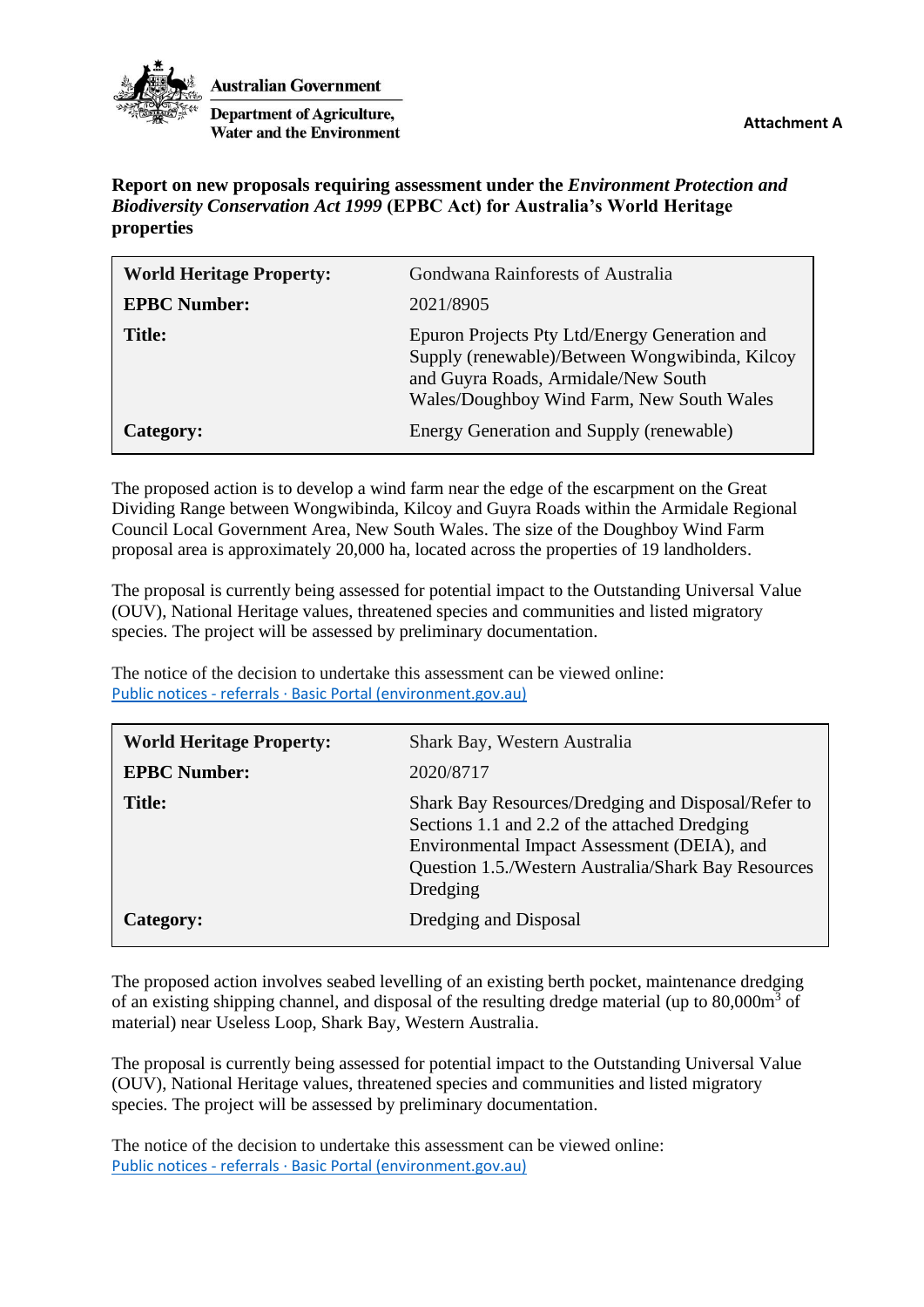

**Attachment B**

## **Report on previously notified proposals under assessment under the** *Environment Protection and Biodiversity Conservation Act 1999* **(EPBC Act) for Australia's World Heritage properties**

For the period 1 March 2021 to 31 May 2021, two projects were approved.

Approved:

| <b>World Heritage Property:</b> | Ningaloo Coast         |
|---------------------------------|------------------------|
| Title:                          | Amulet Development, WA |
| Category:                       | Offshore Oil and Gas   |

On 19 May 2021, the National Offshore Petroleum Safety and Environmental Management Authority (NOPSEMA), gave regulatory approval for the proposal from KATO Energy Pty Lty (KATO) to develop the Amulet and Talisman fields using a relocatable system known as the 'honeybee production system'.

The Amulet Development is within Commonwealth waters in retention lease WA-8-L, located ~132 km north of Dampier in the north-west of Australia, in water depths of ~80 m. The Talisman oil field is ~3.5 km to the west of Amulet, within WA-8-L, the field has already been produced, but was abandoned in 1992. Due to its proximity to the Amulet field, KATO may choose to reinstate production from the Talisman field concurrently with the Amulet Development.

KETO proposes to adopt a range of management and mitigation measures to reduce the project's environmental impacts including those arising from greenhouse gas emissions, impacts to Commonwealth marine areas, drilling and operational discharges, underwater noise, artificial light emissions, and hydrocarbon spill risk. The assessment commenced on 14 08 2020 and concluded on 19 May 2021.

NOPSEMA is Australia's sole regulator for petroleum activities in Commonwealth waters. As a result of strategic arrangements entered into with NOPSEMA, approvals issued by NOPSEMA under the *Offshore Petroleum and Greenhouse Gas Storage Act* 2006 (OPGGS Act) environment regulations have effect under the EPBC Act.

NOPSEMA will not accept an environment plan that proposes activities that will contravene a plan of management for a World Heritage property or proposes unacceptable impacts to the world heritage values of a World Heritage property.

For more information on this proposal go to the NOPSEMA website at the link: [https://info.nopsema.gov.au/offshore\\_projects/45/show\\_public](https://info.nopsema.gov.au/offshore_projects/45/show_public)